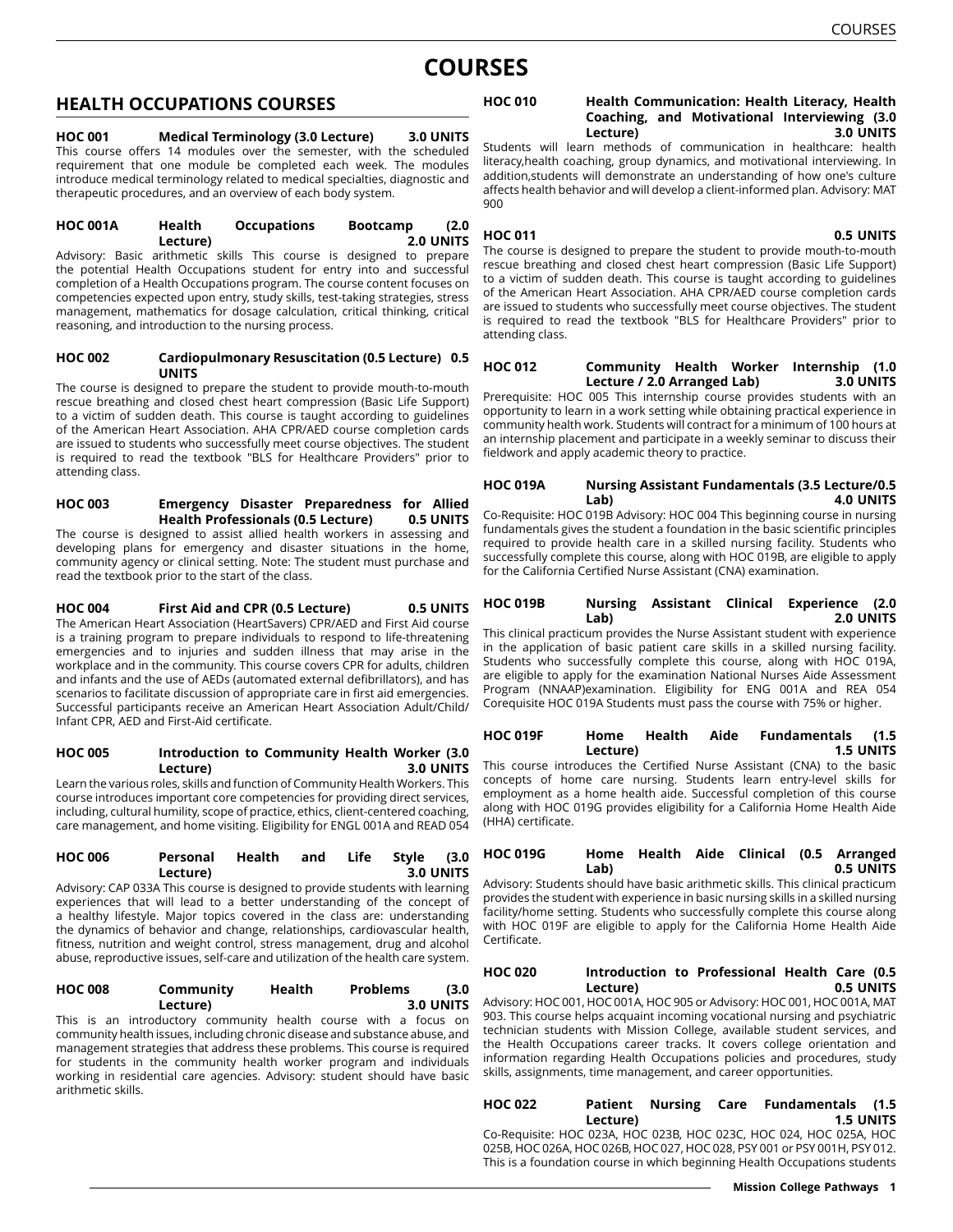gain knowledge of fundamental principles and techniques necessary to provide basic nursing care to patients. Ethical and legal responsibilities of the vocational nurse and psychiatric technician are explored. Students utilize the nursing process and therapeutic communication while gaining competence in performing basic nursing procedures and skills, including administration of medications and enemas; performing physical assessments of body systems; collecting and ensuring integrity of diagnostic specimens; insertion of nasogastric tube; enteral feedings; airway suctioning; tracheostomy care; wound assessment and care, including application of dressings; as well as documentation of assessment findings, care provided and patient's responses.

#### **HOC 023A Beg. Medical-Surgical Nursing Theory (2.5 Lecture) 2.5 UNITS**

Corequisite: HOC 022, HOC 023B, HOC 023C, HOC 024, HOC 025A, HOC 025B, HOC 026A, HOC 026B, HOC 027, HOC 028, PSY 001 or PSY 001H, PSY 012. This course focuses on beginning level nursing care and interventions for patients with diseases or disorders of particular body systems. The nursing process is used as a critical thinking tool in understanding diagnostics, assessing manifestations experienced by the patient, identifying and implementing evidence-based nursing interventions, and evaluating outcomes. Students identify the roles of vocational nurses and psychiatric technicians in collaborating with other health team members and planning therapeutic management of patients with conditions affecting the musculoskeletal, neurological, neurosensory and reproductive systems. Includes six hours of related pharmacology content.

#### **HOC 023B Beg. Cognitive Disabilities - Mental Health Theory (1.0 Lecture) 1.0 UNIT**

Advisory: AHL 001A, HOC 001, HOC 905, MAT 903 or High School Algebra I, or equivalent. Corequisite: HOC 022, HOC 023A, HOC 023C, HOC 024, HOC 025A, HOC 025B, HOC 026A, HOC 026B, HOC 027, PSY 001 or PSY 001H, PSY 012. This beginning course is designed to present theoretical concepts of mental health disorders, legal and ethical principles, and approaches to assist the vocational nursing and psychiatric technician students to identify and understand therapeutic communication skills, psycho-pharmacological concepts and assessment skills in caring for persons with psychiatric disorders. Among these skills are objective and subjective observations and data collection through assessment of strengths and abnormalities in function and behavior across the lifespan. Includes two hours of related pharmacology content.

# **HOC 023C Beg. Cognitive Disabilities - - Developmental Disability Theory (1.0 Lecture) 1.0 UNIT**

Advisory: AHL 001A, HOC 001, HOC 905, MAT 903 or High School Algebra I, or equivalent. Corequisite: HOC 022, HOC 023A, HOC 023B, HOC 024, HOC 025B, HOC 026B, HOC 027, PSY 012. This is a beginning course in which the causes of intellectual and development disorders are explored. Psychiatric Technician students learn to perform focused behavioral and functional assessments and plan behavioral modification interventions for enhancing quality of life within areas of interpersonal relations, social inclusion, physical well-being and personal development for clients with intelligence and developmental disorders. Includes two hours of related pharmacology content.

**HOC 024 Pharmacology A (1.0 Lecture) 1.0 UNIT** Advisory: AHL 001A, HOC 001, HOC 905, MAT 903 or High School Algebra I, or equivalent. Corequisite: HOC 022, HOC 023A, HOC 023B, HOC 023C, HOC 025A, HOC 025B, HOC 026A, HOC 026B, HOC 027, PSY 001 or PSY 001H, PSY 012. This beginning course in pharmacology presents the vocational nursing and psychiatric technician student with the basic principles of pharmacology. The emphasis is on defining pharmacological agents, the use of reference books, and the nursing implications in pharmacological therapy. The course covers the uses of pharmacological agents, precautions for use, side effects, medication interactions, contraindications, and patient teaching for safe and proper pharmacological agent use for patients with disorders of the musculoskeletal, neurological, neurosensory, and reproductive systems.

# **HOC 025A Fundamentals Skills/Simulation Lab (1.0 Lab) 1.0 UNIT**

Advisory: AHL 001A, HOC 001, HOC 905, MAT 903 or High School Algebra I, or equivalent. Corequisite: HOC 022, HOC 023A, HOC 023B, HOC 024, HOC 027, PSY 001 or PSY 001H. This course allows the beginning vocational nursing student the opportunity to integrate the concepts of the nursing process, clinical reasoning, nursing theory, and nursing skills in a laboratory setting which simulates the clinical experience. Focus is placed on developing competence in performing basic nursing procedures and skills through practice on manikins, return demonstration of skills and participation in simulated clinical scenarios aimed to meet the needs of the medical-surgical

and geriatric patients with musculoskeletal, neurological, neurosensory, reproductive and mental health disorders in inpatient and outpatient settings.

# **HOC 025B Fundamentals Skills/Simulation Lab (1.0 Lab) 1.0 UNIT**

Advisory: AHL 001A, HOC 001, HOC 905, MAT 903 or High School Algebra I, or equivalent. Corequisite: HOC 022, HOC 023A, HOC 023B, HOC 023C, HOC 024, HOC 026B, HOC 027. This course allows the beginning psychiatric technician student the opportunity to integrate the concepts of the nursing process, clinical reasoning, nursing theory, and nursing skills in a laboratory setting which simulates the clinical experience. Focus is placed on developing competence in performing basic nursing procedures and skills through practice on manikins, return demonstration of skills and participation in simulated clinical scenarios aimed to meet the needs of the medical-surgical and geriatric patients with musculoskeletal, neurological, neurosensory, reproductive and mental health disorders in inpatient and outpatient settings.

#### **HOC 026A Beg. Clinical Practicum (5.0 Lab) 5.0 UNITS** Advisory: AHL 001A, HOC 001, HOC 905, MAT 903 or High School Algebra I, or equivalent. Corequisite: HOC 022, HOC 023A, HOC 023B, HOC 024, HOC 025A, HOC 027, PSY 001 or PSY 001H. This is a foundation course which provides the Vocational Nursing student clinical experiences during which they integrate standards of professional practice, theoretic principles of nursing, therapeutic communication, nursing process and basic nursing skills during supervised care to patients with acute or chronic medical-surgical concerns and mental illnesses. Students spend approximately seventeen hours each week in community agencies.

**HOC 026B Beg. Clinical Practicum (5.0 Lab) 5.0 UNITS** Advisory: AHL 001A, HOC 002, HOC 905, MAT 903 or High School Algebra I, or equivalent. Corequisite: HOC 022, HOC 023A; HOC 023B, HOC 023C, HOC 024, HOC 025B, HOC 027, PSY 012. This is a foundation course which provides the beginning psychiatric technician student clinical experiences during which they integrate research-based standards of professional practice, theoretic principles of nursing science, therapeutic communication, nursing process and basic nursing skills during supervised care to patients/clients with acute or chronic medical-surgical concerns, intellectual, developmental and mental health disabilities and disorders throughout the lifespan. Students spend approximately seventeen hours each week in community health care agencies.

# **HOC 027 Nursing Process and Communication (2.0 Lecture) 2.0 UNITS**

Advisory: AHL 001A, HOC 001, HOC 905, MAT 903 or High School Algebra I, or equivalent. Co-requisite: HOC 022, HOC 023A, HOC 023B, HOC 023C, HOC 024, HOC 025A, HOC 025B, HOC 026A, HOC 026B, PSY 001 or PSY 001H. This course is designed to provide the beginning health care practitioner with an introduction to the framework of nursing process and basic communication concepts. Both are essential to development of problem-solving and critical thinking abilities as well as the formation of trusting interpersonal relationships necessary to meet individualized needs of the client, family, and community. Vocational nursing and psychiatric technician students participate in activities designed to integrate therapeutic communication through each step of the nursing process that facilitates active engagement of the patient and family in health care management while supporting effective, collaborative teamwork among interdisciplinary healthcare members.

**HOC 028 Care of the Geriatric Patient (1.0 Lecture) 1.0 UNIT** This course is designed to give the vocational nursing student an introduction to the care of the older adult client in both an institutional and a community setting. This course is a required course that must be completed prior to students beginning the Health Occupations VN career track second semester. Non-Health Occupations students may enroll in this course as well. Grade Only. (CSU)

# **HOC 032 Care of Obstetrical and Neonatal Patients (2.0 Lecture) 2.0 UNITS**

Prerequisite: HOC 022; HOC 023A; HOC 023B; HOC 024; HOC 025A; HOC 026A; HOC 027; HOC 028; PSY 001; Corequisite: HOC 033A; HOC 033B; HOC 034; HOC 035A; HOC 036A; NTR 015 or NTR 040. This course is designed for the student to focus on intermediate concepts in caring for child-bearing families. Concepts include family communications, teaching, the nursing process, critical thinking, legal-ethical issues, and the advocacy role within the VN scope of practice. Grade Only. (CSU)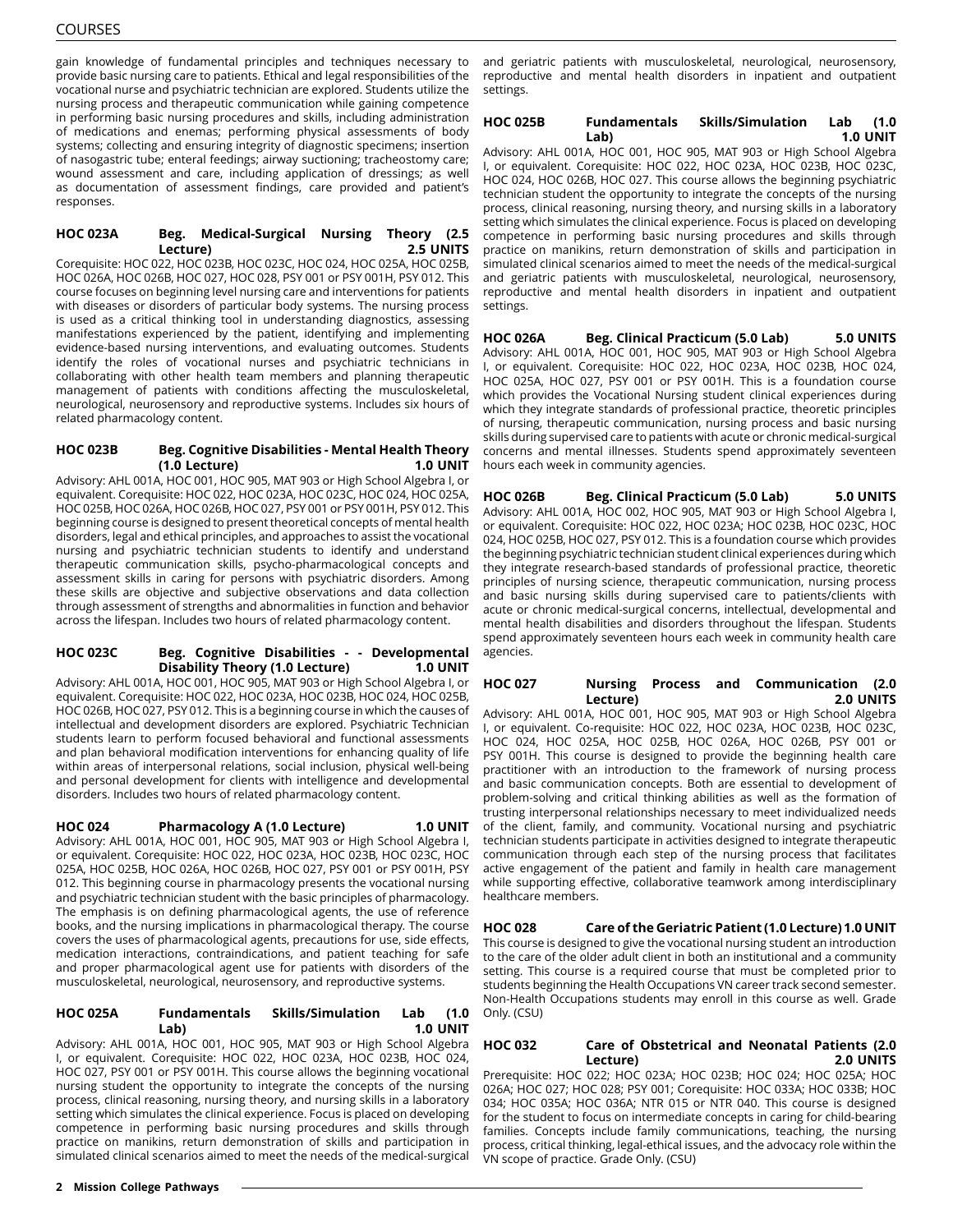#### **HOC 033A Int. Medical/Surgical Nursing Theory (2.0 Lecture) 2.0 UNITS**

This course focuses on intermediate level nursing care and interventions for clients with diseases or disorders of the cardiac, vascular, respiratory, and urinary systems. Grade Only. (CSU)

#### **HOC 033B Int. Project-Based Medical/Surgical Reasoning (1.5 Lecture) 1.5 UNITS**

This course is designed to provide practice for the intermediate level vocational nursing student with principal problem-solving and critical reasoning through a variety of group activities and projects related to patients with cardiac, vascular, respiratory, and genitourinary disorders. Grade Only. (CSU)

#### **HOC 033C Int. Cognitive Disabilities - Mental Health Theory (2.5 Lecture) 2.5 UNITS**

This intermediate continuation course is designed to integrate and apply previously learned concepts, present theoretical principles and current biological, psychosocial and socio-cultural concepts of abnormal and maladaptive behavior to psychiatric technician students. Students plan and evaluate therapeutic patient-centered goals and interventions used to establish the group process. Includes two hours of related pharmacology content.Grade Only. (CSU)

**HOC 033D Int. Cognitive Disabilities - Devel. Disability Theory (2.5 Lecture) 2.5 UNITS** This intermediate continuation course is designed to present to the Psychiatric Technician student the opportunity to integrate healthcare concepts with the principles of behavioral modification to provide physical, intellectual and behavioral care for developmentally and intellectually disabled individuals. Grade Only. (CSU)

**HOC 034 Pharmacology B (1.0 Lecture) 1.0 UNIT** This intermediate continuation pharmacology course focuses on safe administration and patient teaching principles for patients with disorders of the cardiac, vascular, respiratory and urinary systems. Grade Only. (CSU)

#### **HOC 035A Int. Nursing Skills/Simulation Lab (1.0 Lab) 1.0 UNIT**

This course integrates intermediate nursing skills, theoretical concepts and clinical competence in a controlled laboratory setting using case studies, group care planning, simulation scenarios and class discussions. Simulated scenarios reinforce planning and implementing interventions aimed to meet the needs of the medical-surgical and geriatric patients with respiratory, cardiac, vascular, and urinary disorders, and obstetrical and neonatal patients in inpatient and outpatient settings.

**HOC 035B Int. Skills/Simulation Lab (1.0 Lab) 1.0 UNIT** This course integrates intermediate psychiatric technician skills, theoretical concepts and clinical competence in a controlled laboratory setting using case studies, group care planning, simulation scenarios and class discussions. Simulated scenarios reinforce planning and implementing interventions aimed to meet the needs of patients with respiratory, cardiac, vascular, urinary, mental health disorders and developmental disabilities in inpatient and outpatient settings.

**HOC 036A Int. Clinical Practicum (5.0 Lab) 5.0 UNITS** This is a clinical experience course in which intermediate vocational nursing students apply theoretical concepts, basic nursing skills, the nursing process and therapeutic communication to delivery of safe, quality healthcare to medical-surgical, obstetrical and newborn patients in a variety of community healthcare settings under direct supervision of the instructor.

**HOC 036B Int. Clinical Practicum (5.0 Lab) 5.0 UNITS** This is a continuation clinical experiential course in which intermediate psychiatric technician students apply theoretical concepts, basic nursing skills, the nursing process and therapeutic communication to delivery of safe, quality healthcare to patients with medical-surgical, mental health and developmental disability disorders under direct supervision of the instructor.

| <b>HOC 042</b> |  | Care                                                                 | оf | the | Pediatric Patient (2.0 |  |
|----------------|--|----------------------------------------------------------------------|----|-----|------------------------|--|
| Lecture)       |  |                                                                      |    |     | <b>2.0 UNITS</b>       |  |
|                |  | This source is designed for the pursing student to fesus on advanced |    |     |                        |  |

This course is designed for the nursing student to focus on advanced concepts in caring for children from infancy through adolescence and their families/care givers. Concepts include communication skills, client teaching,

the nursing process, critical thinking,legal-ethical issues, the advocacy role within the VN scope of practice. Grade Only. (CSU)

# **HOC 043A Adv. Medical/Surgical Theory (2.0 Lecture) 2.0 UNITS**

This course focuses on advanced level nursing care and interventions for clients with diseases or disorders of particular body systems. The nursing process is used as a critical thinking tool in understanding diagnostics, assessing manifestations experienced by the patient, identifying and implementing evidence-based nursing interventions, and evaluating outcomes. Students identify the roles of vocational nurses and psychiatric technicians in collaborating with other health team members and planning therapeutic management of patients with conditions affecting the gastrointestinal, integumentary, endocrine, and hematological systems. Includes six hours of related pharmacology content. Grade Only. (CSU)

# **HOC 043B Advanced Project-Based Medical Surgical Reasoning (1.5 Lecture) 1.5 UNITS**

This course is designed to provide practice for the advanced level vocational nursing student with principal problem-solving and critical reasoning through a variety of group activities and projects related to patients with gastrointestinal, integumentary, endocrine, and hematological disorders. Grade Only. (CSU)

# **HOC 043C Adv. Cognitive Disabilities - Mental Health Theory (2.5 Lecture) 2.5 UNITS**

This is an advanced continuation course designed for psychiatric technician students to focus on previously learned mental health concepts and skills which constitute critical thinking as utilized in clinical practice. Students develop, analyze and evaluate principles of mental health, therapeutic, patient-centered, comprehensive plans of care for vulnerable and diverse populations in community and acute care settings. Includes two hours of related pharmacology content. Grade Only. (CSU)

# **HOC 043D Adv Cognitive Disab - Developmental Disab. Theory (2.5 Lecture) 2.5 UNITS**

This is an advanced course which focuses on integration of previous learning and skills which constitute critical thinking. It is designed to provide the psychiatric technician student with an understanding of the principles needed for the provision of comprehensive care for quality of life enhancement with a focus on self-determination, emotional well-being, social inclusion, rights, personal development, and physical well-being for mental healthcare and health promotion for the developmentally and intellectually disabled client. Students integrate their nursing knowledge with the principles of behavioral therapy and group communication process to plan care to a unique population of individuals with a multitude of physical and intellectual challenges. Includes two hours of related pharmacology content. Grade Only. (CSU)

# **HOC 044 Pharmacology C (1.0 Lecture) 1.0 UNIT**

This is a continuation course in pharmacology designed to assist the psychiatric technician and vocational nursing student with the principles of pharmacology. Emphasis is on defining pharmacological agents, classes, precautions for use, side effects, medication interactions, contraindications, and patient teaching for safe and proper pharmacological agents used for patients with disorders of the endocrine, hematologic, integumentary, and gastrointestinal systems and for pediatric clients. Grade Only. (CSU)

**HOC 045A Advanced Skills/Simulation Lab (1.0 Lab) 1.0 UNIT** Co-requisite: HOC 042, HOC 043A, HOC 043B, HOC 044, HOC 047, PSY 012 This course allows the advanced vocational nursing student the opportunity to integrate the concepts of the nursing process, clinical reasoning, nursing theory, and nursing skills in a laboratory setting which simulates the clinical experience. Focus is placed on developing competence in performing basic nursing procedures and skills through practice on manikins, return demonstration of skills and participation in simulated clinical scenarios aimed to meet the needs of the medical-surgical and geriatric patients with gastrointestinal, integumentary, endocrine, and hematological disorders and pediatric patients and their families in inpatient and outpatient settings.

**HOC 045B Advanced Skills/Simulation Lab (1.0 Lab) 1.0 UNIT** This course integrates advanced psychiatric technician skills, theoretical concepts and clinical competence in a controlled laboratory setting using case studies, group care planning, simulation scenarios and class discussions. Simulated scenarios reinforce planning and implementing interventions aimed to meet the needs of patients with gastrointestinal, integumentary,